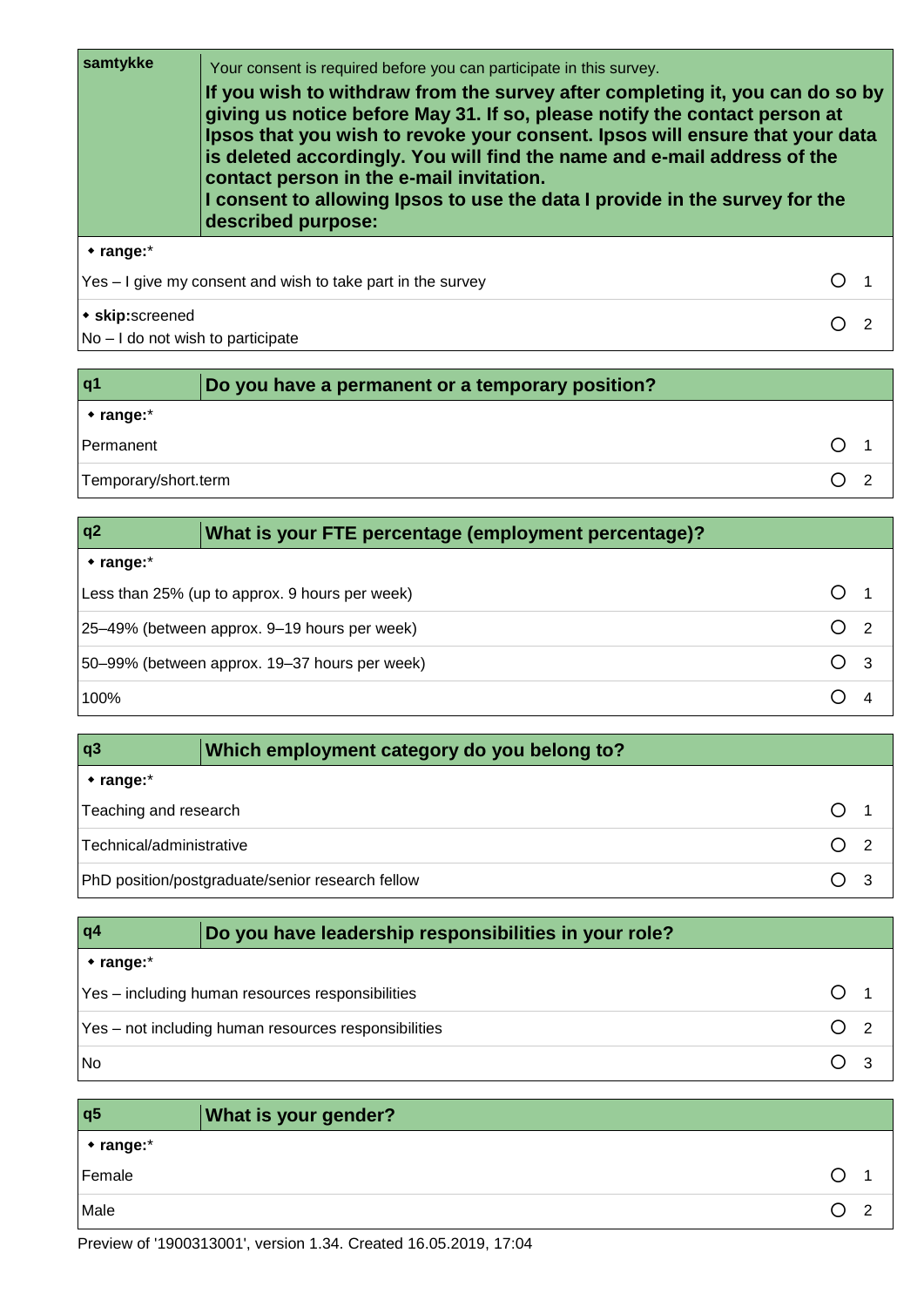**q5 What is your gender?**

Other  $\overline{O}$  3

| q <sub>6</sub>           | <b>What is your age?</b> |   |                |
|--------------------------|--------------------------|---|----------------|
| $\cdot$ range: $\dot{ }$ |                          |   |                |
| Less than 20 years old   |                          | O | -1             |
| 20-29                    |                          | O | $\overline{2}$ |
| 30-39                    |                          | O | $\mathbf{3}$   |
| 40-49                    |                          |   | 4              |
| 50-59                    |                          | ◯ | 5              |
| 60+                      |                          |   | 6              |

#### **Information**

The following questions are about bullying or harassment that might have occurred in your current employment in the past 12 months.

Harassment is when a person is being subjected to unwanted negative actions, omissions or statements that are, or are intended to be, frightening, offensive, hostile, demeaning or humiliating. These actions can happen verbally, digitally, socially or physically.

Many people have experiences where they are subjected to various forms of misconduct or negative situations/actions; however, to classify it as bullying, these incidents must occur repeatedly over time. Please note that the following questions relate to bullying and harassment. After that there will be separate questions specifically on the topic of sexual harassment.

| q7                     | Have you been subjected to bullying or harassment in your current<br>employment in the past 12 months? |  |
|------------------------|--------------------------------------------------------------------------------------------------------|--|
| $\cdot$ range: $\cdot$ |                                                                                                        |  |
| Yes                    |                                                                                                        |  |
| <b>No</b>              |                                                                                                        |  |

| q8                                  | How often in the past 12 months have you been subjected to bullying or<br>harassment in your current employment? |  |
|-------------------------------------|------------------------------------------------------------------------------------------------------------------|--|
| $\cdot$ filter:\q7.a=1<br>* range:* |                                                                                                                  |  |
| Daily                               |                                                                                                                  |  |
| Weekly                              | $\circ$<br>$\overline{2}$                                                                                        |  |
| Monthly                             | ∩<br>- 3                                                                                                         |  |
| Occasionally                        |                                                                                                                  |  |
| Rarely                              | 5                                                                                                                |  |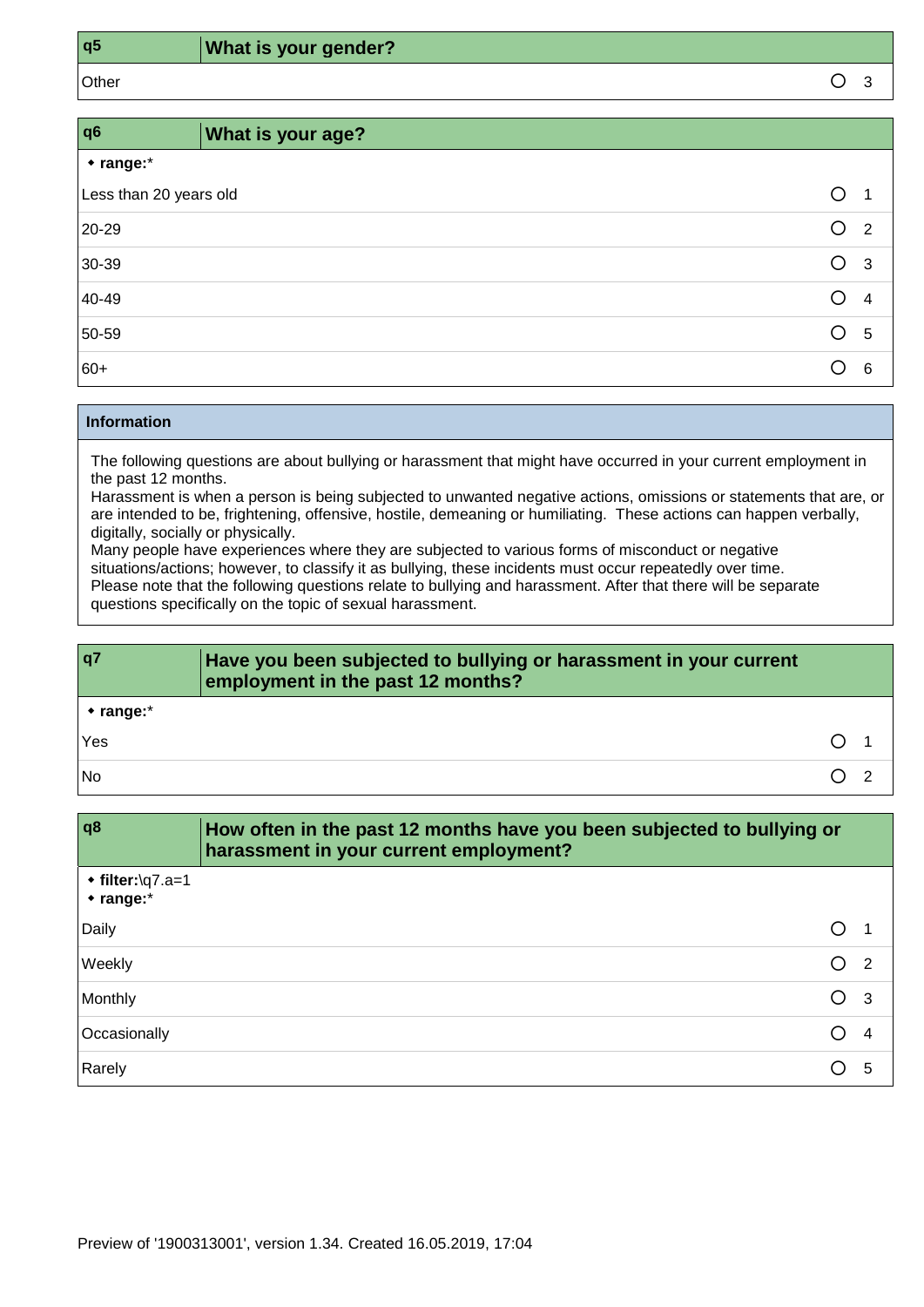| q <sub>9</sub>                      | Have you been subjected to bullying or harassment on the basis of one or<br>more of the following factors in your current employment in the past 12<br>months? |                   |  |
|-------------------------------------|----------------------------------------------------------------------------------------------------------------------------------------------------------------|-------------------|--|
|                                     | you can select multiple options                                                                                                                                |                   |  |
|                                     | I have been bullied/harassed because of my:                                                                                                                    |                   |  |
| $\cdot$ filter:\q7.a=1<br>• range:* |                                                                                                                                                                |                   |  |
| gender                              |                                                                                                                                                                | П<br>-1           |  |
| age                                 |                                                                                                                                                                | 2<br>. .          |  |
| disability                          |                                                                                                                                                                | П<br>-3           |  |
| ethnicity                           |                                                                                                                                                                | 4                 |  |
| sexual orientation                  |                                                                                                                                                                | П<br>5            |  |
| religion/philosophy                 |                                                                                                                                                                | 6<br>$\mathbf{I}$ |  |
| other reasons                       |                                                                                                                                                                |                   |  |

| q10                                      | What type or types of bullying or harassment have you been exposed to in<br>your current employment relationship over the past 12 months<br>you can select multiple options |   |
|------------------------------------------|-----------------------------------------------------------------------------------------------------------------------------------------------------------------------------|---|
| $\cdot$ filter:\q7.a=1<br>$*$ range: $*$ |                                                                                                                                                                             |   |
| Verbal harassment                        |                                                                                                                                                                             |   |
| Non-verbal harassment                    |                                                                                                                                                                             | 2 |
| Physical harassment                      |                                                                                                                                                                             | 3 |
|                                          | Digital harassment (via email, SMS, social media)                                                                                                                           |   |

| q11                                      | What type of position did the person subjecting you to bullying or<br>harassment in your current employment in the past 12 months have?<br>you can select multiple options |                      |
|------------------------------------------|----------------------------------------------------------------------------------------------------------------------------------------------------------------------------|----------------------|
| $\cdot$ filter:\q7.a=1<br>$*$ range: $*$ |                                                                                                                                                                            |                      |
| A subordinate                            |                                                                                                                                                                            | П                    |
| An equal colleague                       |                                                                                                                                                                            | П.<br>$\overline{2}$ |
| A superior                               |                                                                                                                                                                            | 3<br>П               |
| Your manager/leader                      |                                                                                                                                                                            | П<br>$\overline{4}$  |
| A student                                |                                                                                                                                                                            | 5<br>П               |
| An external collaboration partner        |                                                                                                                                                                            | п<br>6               |
| Other                                    |                                                                                                                                                                            | ш<br>7               |

# **Information**

The following questions are about sexual harassment that might have occurred at your current workplace in the past 12 months.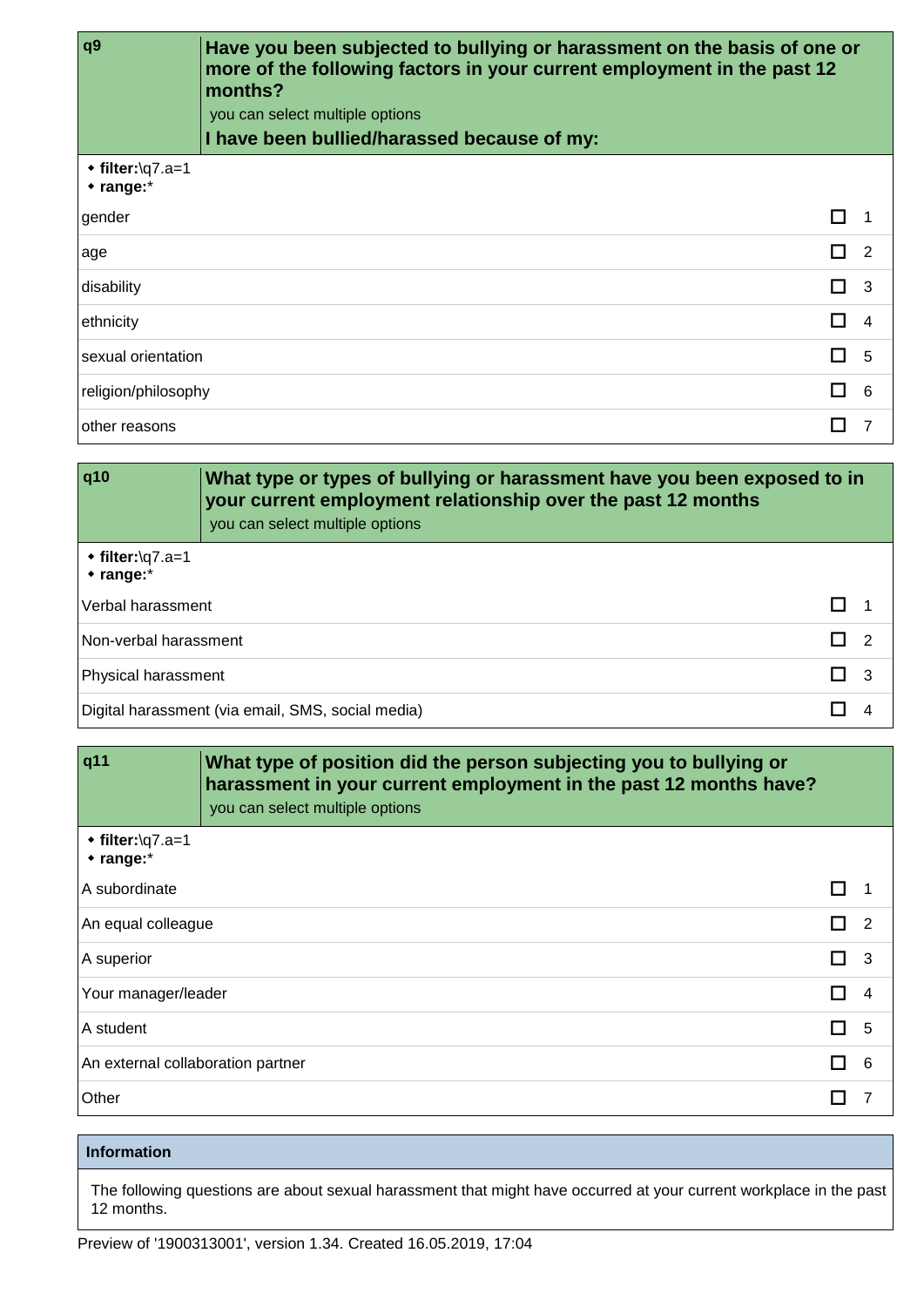#### **Information**

# Sexual harassment

is when a person is subjected to unwanted sexual attention which the person considers to be abusive, offensive, frightening, hostile, demeaning, humiliating or bothersome.

| q12                    | Have you been subjected to sexual harassment in your current position in the<br>past 12 months? |
|------------------------|-------------------------------------------------------------------------------------------------|
| $\cdot$ range: $\cdot$ |                                                                                                 |
| Yes                    |                                                                                                 |
| <b>No</b>              |                                                                                                 |

| q13                                       | How often have you been subjected to sexual harassment in your current<br>position in the past 12 months? |    |
|-------------------------------------------|-----------------------------------------------------------------------------------------------------------|----|
| $\cdot$ filter:\q12.a=1<br>$*$ range: $*$ |                                                                                                           |    |
| Daily                                     |                                                                                                           |    |
| Weekly                                    | ∩                                                                                                         | -2 |
| Monthly                                   | O                                                                                                         | -3 |
| Occasionally                              | ∩                                                                                                         | 4  |
| Rarely                                    |                                                                                                           | 5  |

| q14                                       | Have you been subjected to any of the following forms of sexual harassment<br>in your current employment in the past 12 months?<br>you can select multiple options |  |
|-------------------------------------------|--------------------------------------------------------------------------------------------------------------------------------------------------------------------|--|
| $\cdot$ filter:\q12.a=1<br>$*$ range: $*$ |                                                                                                                                                                    |  |
| Verbal harassment orally or in writing    |                                                                                                                                                                    |  |
|                                           | Non-verbal harassment<br>- 2                                                                                                                                       |  |
|                                           | Physical harassment<br>- 3                                                                                                                                         |  |
|                                           | Digital harassment (via email, SMS, social media)                                                                                                                  |  |

| q15                                       | Who was it that subjected you to this?<br>you can select multiple options |    |                |
|-------------------------------------------|---------------------------------------------------------------------------|----|----------------|
| $\cdot$ filter:\q12.a=1<br>$*$ range: $*$ |                                                                           |    |                |
| A subordinate                             |                                                                           |    |                |
| An equal colleague                        |                                                                           | П  | $\overline{2}$ |
| A superior                                |                                                                           | П. | -3             |
|                                           | Your manager/leader<br>П                                                  |    | 4              |
| A student<br>l I                          |                                                                           | -5 |                |
| An external collaboration partner         |                                                                           |    | 6              |

Preview of '1900313001', version 1.34. Created 16.05.2019, 17:04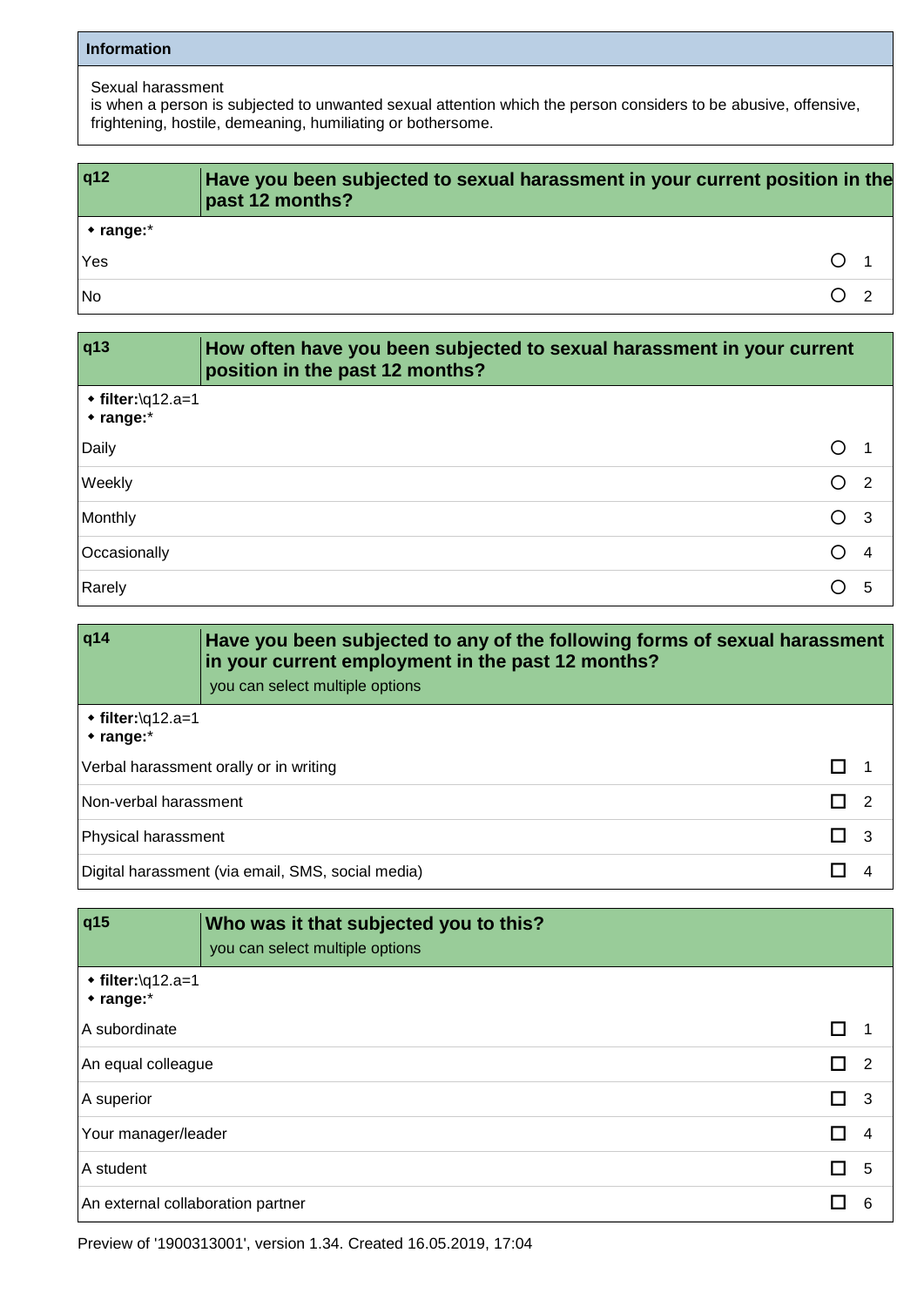| q15   | Who was it that subjected you to this?<br>you can select multiple options |  |
|-------|---------------------------------------------------------------------------|--|
| Other |                                                                           |  |

| q16                                       | Was the person who subjected you to this:                |            |                |
|-------------------------------------------|----------------------------------------------------------|------------|----------------|
| $\cdot$ filter:\q12.a=1<br>$*$ range: $*$ |                                                          |            |                |
| Male                                      |                                                          | ( )        |                |
| Female                                    |                                                          | ()         | $\overline{2}$ |
|                                           | I have experienced such behaviour from different genders | $\bigcirc$ | - 3            |
| I do not wish to say                      |                                                          |            |                |

| q17                                     | Have you in the past 12 months, in your current employment, been subjected<br>to a situation where someone had sexual intercourse with you through the<br>use of force, or have you felt compelled, threatened or pressured into having<br>sexual intercourse? |                |  |
|-----------------------------------------|----------------------------------------------------------------------------------------------------------------------------------------------------------------------------------------------------------------------------------------------------------------|----------------|--|
| $*$ range: $*$                          |                                                                                                                                                                                                                                                                |                |  |
| Yes                                     |                                                                                                                                                                                                                                                                |                |  |
| <b>No</b>                               |                                                                                                                                                                                                                                                                | O <sub>2</sub> |  |
| Don't know / Not sure<br>O <sub>3</sub> |                                                                                                                                                                                                                                                                |                |  |
| I do not wish to say                    |                                                                                                                                                                                                                                                                |                |  |

| q18                                  | Who was it that subjected you to this?<br>you can select multiple options |   |
|--------------------------------------|---------------------------------------------------------------------------|---|
| $\cdot$ filter:\q17.a=1<br>* range:* |                                                                           |   |
| A subordinate                        |                                                                           | □ |
|                                      | П.<br>$\overline{\phantom{2}}$<br>An equal colleague                      |   |
| A superior                           | $\Box$ 3                                                                  |   |
|                                      | п<br>Your manager/leader<br>$\overline{4}$                                |   |
| A student                            | п<br>5                                                                    |   |
|                                      | П<br>An external collaboration partner<br>6                               |   |
| Other                                | п<br>7                                                                    |   |

| q19                                           | Was the person who subjected you to this:                |  |  |
|-----------------------------------------------|----------------------------------------------------------|--|--|
| $\cdot$ filter:\q17.a=1<br>$\star$ range: $*$ |                                                          |  |  |
| Male                                          |                                                          |  |  |
| Female                                        |                                                          |  |  |
|                                               | I have experienced such behaviour from different genders |  |  |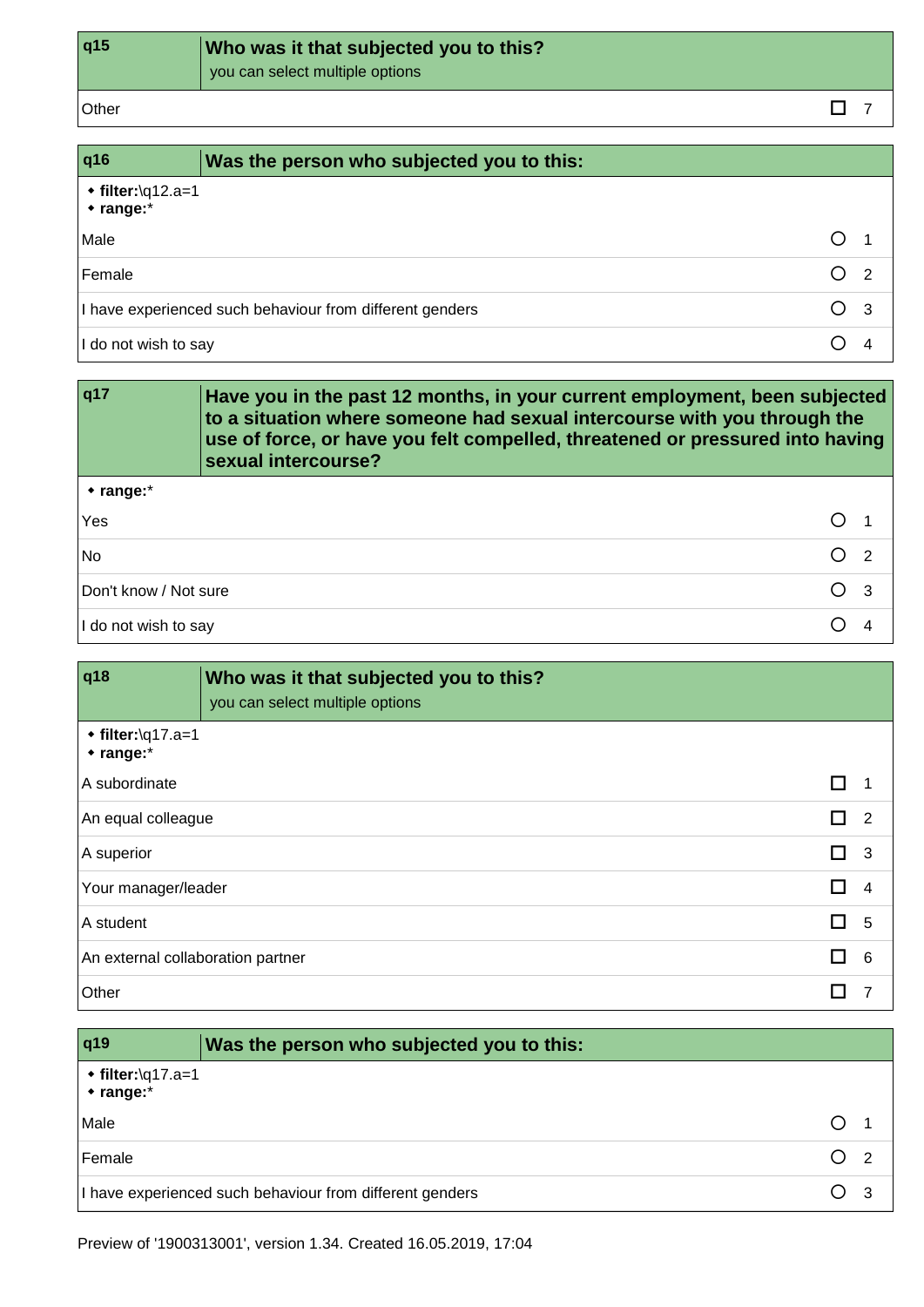I do not wish to say  $\qquad \qquad \Box$ 

| q20                                       | The actions outlined in the question regarding use of violence, force/coercion<br>or threats in the context of sexual intercourse is punishable by law, and<br>should be handled by the police.<br>Have you reported the issue to the police? |   |
|-------------------------------------------|-----------------------------------------------------------------------------------------------------------------------------------------------------------------------------------------------------------------------------------------------|---|
| $\cdot$ filter:\q17.a=1<br>$*$ range: $*$ |                                                                                                                                                                                                                                               |   |
| Yes                                       | $\bigcirc$                                                                                                                                                                                                                                    |   |
| <b>No</b>                                 | $\bigcap$ 2                                                                                                                                                                                                                                   |   |
| I do not wish to say                      |                                                                                                                                                                                                                                               | З |

#### **Information**

Finally some questions about whistleblowing.

In the following we will present a few questions concerning your ability to report negative aspects or situations at your higher education institution (whistleblowing). Note that the questions will include both bullying, harassment and sexual harassment, and may be referred to in the following as 'negative aspects'.

| q21                    | Do you know where you can access the whistleblowing system at your<br>institution? |  |
|------------------------|------------------------------------------------------------------------------------|--|
| $\cdot$ range: $\cdot$ |                                                                                    |  |
| Yes                    |                                                                                    |  |
| ∩<br>No<br>- 2         |                                                                                    |  |
| Don't know / Not sure  |                                                                                    |  |

| q22                | Have you reported any negative aspects or situations as defined which have<br>affected you in your current employment in the past 12 months? |
|--------------------|----------------------------------------------------------------------------------------------------------------------------------------------|
| $\star$ range: $*$ |                                                                                                                                              |
| Yes                |                                                                                                                                              |
| <b>No</b>          |                                                                                                                                              |

| q23            | Have you reported any negative aspects or situations as defined previously<br>which have affected other people than yourself in your current employment<br>in the past 12 months? |
|----------------|-----------------------------------------------------------------------------------------------------------------------------------------------------------------------------------|
| $*$ range: $*$ |                                                                                                                                                                                   |
| Yes            |                                                                                                                                                                                   |
| <b>No</b>      |                                                                                                                                                                                   |